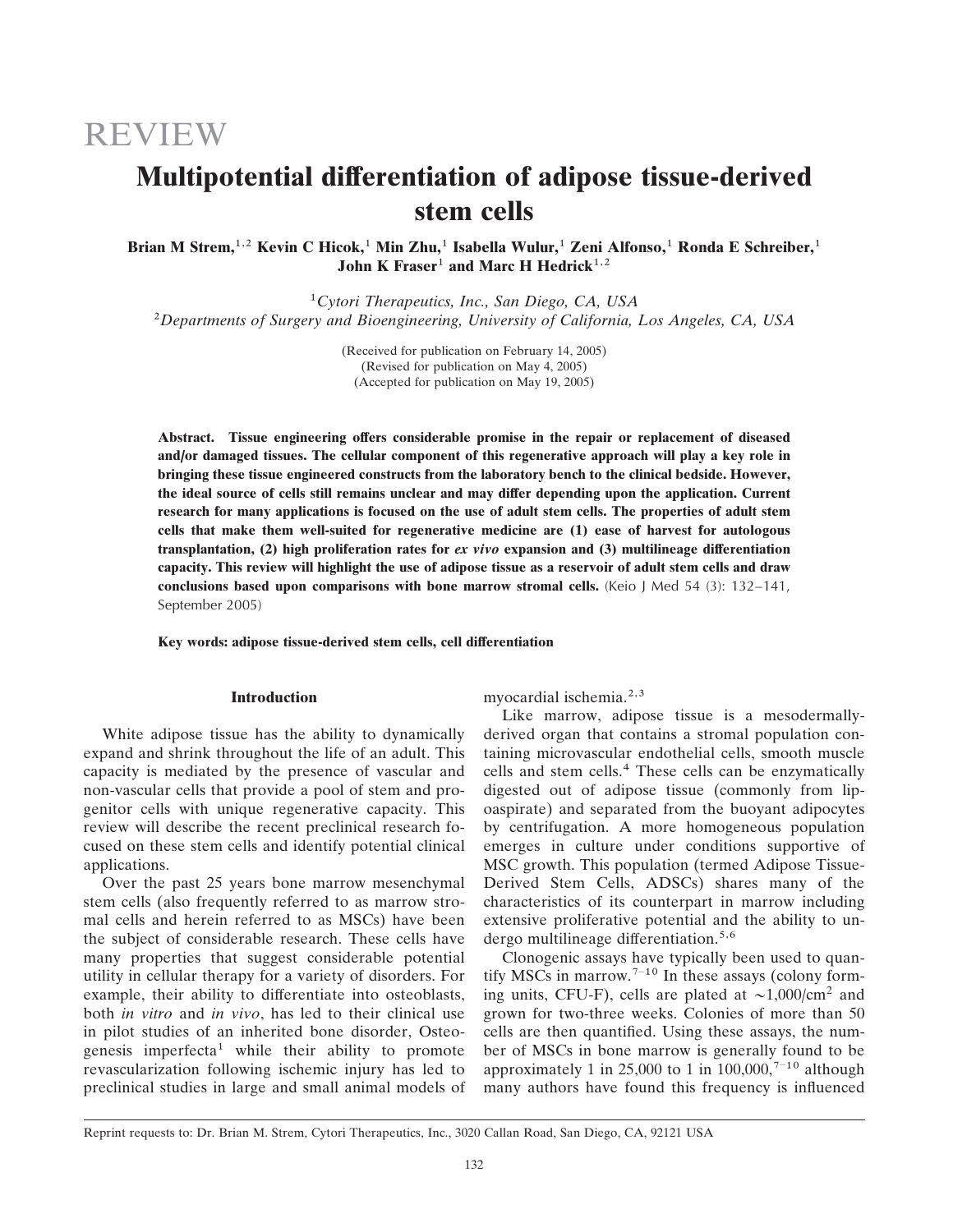by factors such as age, gender, presence of osteoporosis, and prior exposure to high dose chemotherapy or radiation.<sup>7,11-13</sup> Our unpublished data suggest that the average frequency of ADSCs in processed lipoaspirate (56 donors, median age 49) is  $\sim$ 2% of nucleated cells (manuscript in preparation). As with bone marrow stem cells, yield is dependent upon donor age, body mass index and tissue harvest site. This finding is consistent with previous reports showing rapid growth of ADSCs from cultures initiated at considerably lower cell density than that typically used with marrow.<sup>6,14</sup> Further, our studies have indicated that the yield of ADSCs is approximately 5,000 CFU-F per gram of adipose tissue. This compares with estimates of approximately 100– 1,000 CFU-F per milliliter of bone marrow.

The significance of this difference for stem cell therapy is clear. Donor site morbidity limits the amount of marrow that can be obtained and thereby extends the time in culture required to generate a therapeutic cell dose. Thus, the volume of human marrow taken under local anesthesia is generally limited to no more than 40 ml and yields approximately  $1.2 \times 10^9$  nucleated cells.<sup>15</sup> Obtaining a larger volume necessitates the use of general anesthesia, increases donor site morbidity,  $16,17$  and further dilutes the stem cell fraction with stem cell-free blood.<sup>15</sup> At the stem cell frequency cited above,<sup>7,8</sup> this 40 ml of marrow will contain approximately  $2.4 \times 10^4$ MSCs in a skeletally mature adult. By contrast, a typical harvest of adipose tissue, under local anesthesia, can easily exceed 200 ml and yield  $\sim$  2  $\times$  10<sup>8</sup> nucleated cells per 100 ml of lipoaspirate.18 Thus, 200 ml lipoaspirate will typically yield in excess of  $1 \times 10^6$  stem cells; a differential of approximately 40-fold more than that present in 40 ml of marrow.

#### Cell Surface Characterization

The cell surface phenotype of human ADSCs is quite similar to MSCs (see Table).<sup>5,19</sup> It is worth noting some of the key similarities and differences between these cells. For instance, CD105, STRO-1 and CD166 (ALCAM) are three common markers used to identify cells with multilineage differentiation potential and are consistently expressed on ADSCs and MSCs.<sup>20-26</sup> Also, CD117 (the stem cell factor receptor) has been shown to be expressed on an array of totipotent or pluripotent cells including embryonic stem cells, hematopoietic stem cells,  $\overline{\text{MSCs}}$  and  $\overline{\text{ADSCs}}$ .<sup>27-29</sup> In addition to these multipotent markers, ADSCs and MSCs display numerous other molecules including CD29 (beta-1 integrin, which plays a critical role in therapeutic angiogenesis $30$ ), CD44 (hyaluronate receptor, which is crucial in the development of neoextracellular matrix and plays a role in numerous pathologic and physiologic events) and CD49e (alpha-5 integrin, important

Table The Cell Surface Phenotype of ADSCs is Similar to That of Bone Marrow MSCs

| Surface marker  | Expression pattern |                |
|-----------------|--------------------|----------------|
|                 | <b>ADSCs</b>       | <b>MSCs</b>    |
| CD <sub>9</sub> | $^{+}$             | $^{+}$         |
| CD10            | $+$                | $^{+}$         |
| CD13            | $+$                | $+$            |
| CD29            | $^{+}$             | $^{+}$         |
| CD31            |                    |                |
| CD34            |                    |                |
| CD44            | $^{+}$             | $\ddot{}$      |
| CD45            |                    |                |
| CD49d           | $\ddot{}$          |                |
| CD49e           | $^{+}$             | $\ddot{}$      |
| CD54            | $+$                | $^{+}$         |
| CD55            | $^{+}$             | $\ddot{}$      |
| CD59            | $^{+}$             | $^{+}$         |
| CD90            | $+$                | $\ddot{}$      |
| CD105           | $^{+}$             | $\ddot{}$      |
| <b>CD106</b>    |                    | $\ddot{}$      |
| CD117           | $+$                | $^{+}$         |
| CD146           | $^{+}$             | $^{+}$         |
| CD166           | $^{+}$             | $^{+}$         |
| STRO-1          | $^{+}$             | $\overline{+}$ |

for cell adhesion to fibronectin). ADSCs also express high levels of CD54 (ICAM-1) when compared with BM-MSCs.<sup>19</sup> ICAM-1 is a member of the immunoglobulin supergene family and can be up-regulated in response to numerous inflammatory mediators and cytokines.31

ADSCs lack the expression of known hematopoietic and endothelial markers such as CD3, CD4, CD11c, CD14, CD15, CD16, CD19, CD31, CD33, CD38, CD56, CD62p, CD104, and CD144. Also, less than 1% of ADSCs express the HLA-DR protein and the majority express MHC Class I molecules,<sup>18</sup> suggesting their potential for allogeneic transplantation.32 One difference in surface marker expression appears to be the reciprocal expression of VLA-4 (CD49d/CD29) and its cognate receptor VCAM-1 (CD106). Thus, we have observed expression of VLA-4 but not VCAM-1 by ADSCs from the majority of donors. This is the reverse of the expression pattern of these molecules by MSCs.19 While the nature of this difference needs further investigation, this observation is intriguing since these molecules are involved in hematopoietic stem and progenitor cell homing to and mobilization from the bone marrow.33,34

#### Multilineage Differentiation Capacity

We and others have demonstrated the ability of adipose tissue-derived stem cells to undergo differentiation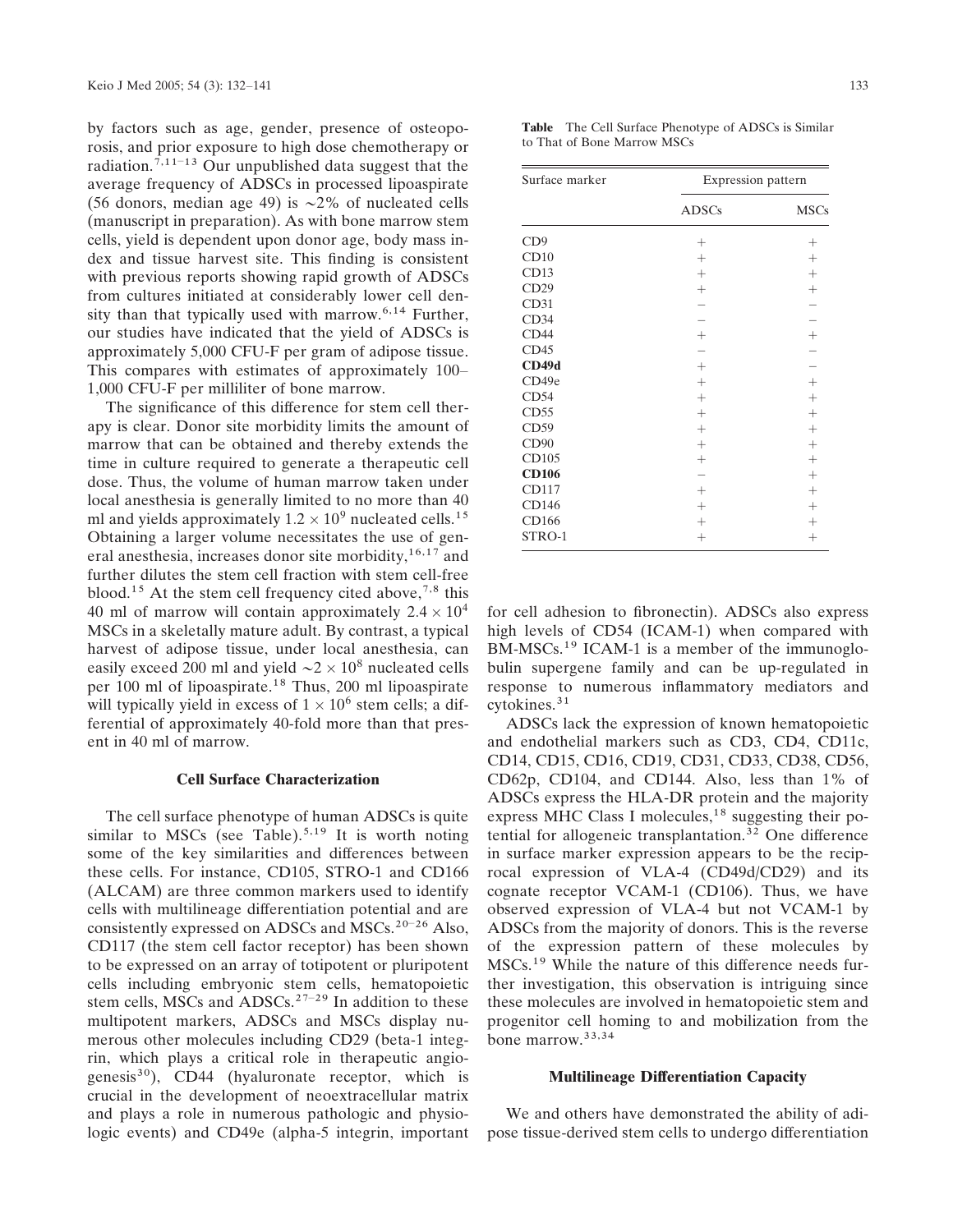

Figure Adipose Tissue-Derived Stem Cells are multipotent, extending beyond the traditional mesenchymal lineages.

along classical mesenchymal lineages: adipogenesis, chondrogenesis, osteogenesis, and myogenesis.<sup>4-6,35-43</sup> Non-mesenchymal lineages have also been investigated and confirm the transdifferentiation ability of ADSCs44– 47 (see Figure). Our data using single cellderived clonal populations demonstrates that at least part of this plasticity resides in a population of multipotential cells.<sup>5</sup> In most respects, these data demonstrate a set of functional properties that is very similar, though not always identical, to that of MSC.

## Mesenchymal lineages

## Adipogenesis

Given the origin of ADSCs it is not surprising that, when cultured in adipogenic medium, ADSCs express several adipocytic genes including lipoprotein lipase, aP2, PPAR(gamma)2, leptin, Glut4, and develop lipidladen intracellular vacuoles, the definitive marker of adipogenesis.4,5,40,48 Despite certain donor-to-donor qualitative differences in adipogenic potential, $48$  the pattern of expression of these genes appears to be very similar, if not identical, to that observed for adipogenic differentiation in MSCs.<sup>23,49,50</sup>

The *in vivo* capacity of these cells to differentiate into cells of the adipocytic lineage has also been demonstrated in studies involving implantation of cellseeded natural (collagen and hyaluronic) $51-53$  or syn-

thetic bioresorbable (polylactic acid, polyglycolic acid) $54,55$  scaffolds. It is important to note that these studies generally agree that robust ectopic in vivo adipogenesis requires in vitro pre-differentiation of ADSCs prior to implantation. This requirement may be eliminated by co-implantation of cells with a source of adipogenic stimuli. Thus, Yuksel and colleagues have demonstrated ectopic adipogenesis at the site of implantation of microbeads containing insulin and insulinlike growth factor 1.<sup>56</sup> This suggests the recruitment of adipocytic stem and progenitor cells to the site of implantation, however it is not clear if this is a local recruitment or derives from distal compartments of such progenitors in fat and/or marrow.

#### **Osteogenesis**

The ability of MSCs to give rise to osteoblasts is well known.<sup>57-60</sup> Observations of patients with a rare disorder, progressive osseous heteroplasia, in which calcified nodules form in subcutaneous adipose depots, provided physiological evidence that similar cells may exist in adipose tissue.<sup>61,62</sup> In the past decade, several groups have isolated cells from adipose tissue of humans and other species capable of differentiating into osteoblasts in vitro.5,36,39,42,63– 67 Under osteogenic conditions, similar to those used for MSCs, ADSCs are observed to express genes and proteins associated with an osteoblasts phenotype, including alkaline phospha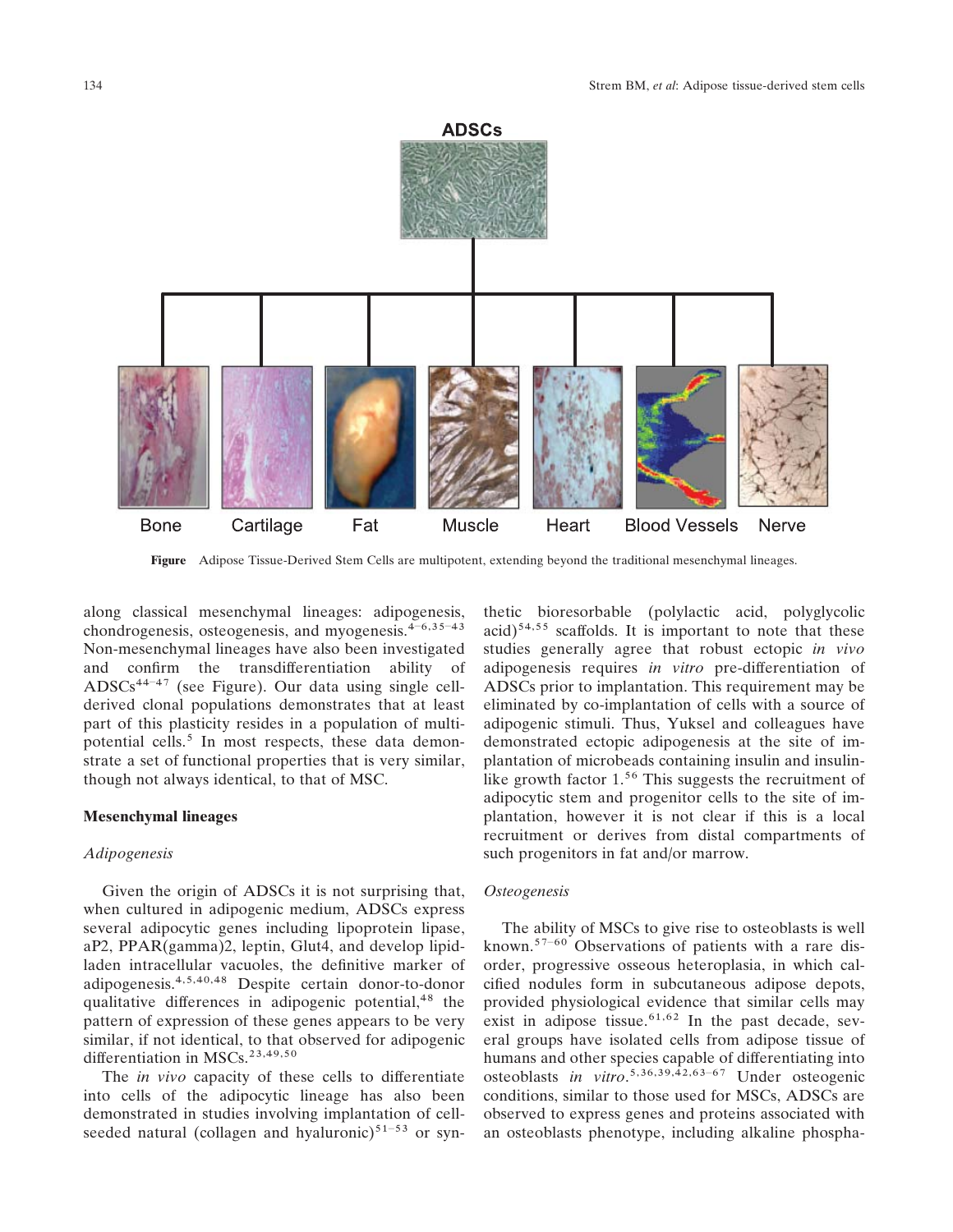tase, type I collagen, osteopontin, osteonectin, osteocalcin, bone sialo protein, RunX-1, BMP-2, BMP-4 BMP receptors I and II, PTH-receptor.<sup>5,39</sup> ADSCs are also able to form mineralized matrix in vitro in both long term 2-D or 3-D osteogenic cultures.

Using a variety of supportive scaffolds, human ADSCs can form bone in immunodeficient rodent ectopic bone models.35,55,68 Histologic analysis of these implants revealed cells staining positive for the human nuclear antigen, confirming that the cells making the new bone are donor derived. ADSC-derived were found lining the regions of ectopic bone and also embedded within the newly formed bone. In a murine critical size calvarial defect model, ADSCs were able to regenerate cranial bone, which spanned the defect site, within 8 to 12 weeks of implantation.<sup>14</sup> Bone formation occurred via intramembranous ossification, confirmed by a lack of chondrogenic matrix. Since the calvarium normally develops through this mechanism, ADSCs differentiated appropriately for cranial membranous bone repair. Overall, the rate and extent of bone formation was comparable to that of MSCs.

These findings supported a recent clinical report describing successful treatment of a large, bilateral calvarial defect in a seven year old girl. Repair was achieved through an approach in which autologous adipose-derived cells, iliac crest bone, and fibrin glue were combined with a resorbable mesh.<sup>69</sup> CT scans taken 3 months after surgery showed marked ossification throughout the defect. Further, the child no longer has to wear a protective helmet. This anecdotal report suggests that use of adipose-derived cells was safe and that they may have contributed to healing of a large, previously refractory defect.

## Chondrogenesis

High density micromass cultures of ADSCs and MSCs generate cellular nodules that produce large amounts of cartilage-related extracellular matrix molecules including sulfated proteoglycans, collagen II and IV, PRELP and aggrecan.4,5,23,36,38,40,41,70 ADSCs seeded onto alginate discs and implanted into immunodeficient mice exhibit prolonged (12 weeks) synthesis of cartilage matrix molecules including collagen II, collagen VI, and aggrecan.<sup>38</sup> The identification of which cells (ADSCs or MSCs) are better for engineering cartilage is still under debate. We have analyzed ADSCs and MSCs from the same patients under identical conditions and found that ADSCs had greater chondrogenic ability than MSCs.<sup>6</sup> However, Winter et al. demonstrated that, while ADSCs and MSCs are not significantly different in their ability to undergo chondrogenesis in two-dimensional cultures, MSCs exhibited enhanced chondrogenesis in three dimensional cultures.<sup>41</sup> This is in contrast to a recent in vivo study of mature cartilage development from ADSCs in a rabbit osteochondral defect model.43 In this study the authors noted that the repair induced by ADSCs was superior to that derived from osteochondral autografts. Specifically, the Pineda score, which assesses four different parameters of cartilage repair, was greater for ADSCderived grafts than for osteochondral grafts at each time point examined. ADSC grafts also showed superior performance in creep indentation biomechanical testing performed at 24 weeks. However, it should be noted that performance at 24 weeks was still inferior to intact cartilage. Nonetheless, these data indicate that the deficit observed by Winter et al. may be a culture artifact rather than an inherent limitation in the osteochondral capacity of ADSCs.

#### Non-mesenchymal lineages

## Skeletal myogenesis

Culture of ADSCs and MSCs in the presence of dexamethasone, hydrocortisone, and/or 5 azacytidine results in a time-dependent pattern of expression of muscle-related genes that is consistent with normal myogenesis. This is defined by early expression of key master regulatory factors MyoD1 and myf5, myf6, and myogenin followed by later expression of myosin heavy chain.5,37,71 This process is associated with characteristic changes in cell morphology including generation of long, multinucleate, MyoD1-positive cells early in culture and bundles of myosin heavy chain-positive myofibrillar structures appearing after two weeks.

Thus far, only one study has investigated the use of ADSCs to restore functional capacity of damaged skeletal muscle *in vivo*. Bacou and colleagues demonstrated that ADSCs transplanted into injured regions of rabbit skeletal muscle increased muscle weight and fiber cross section area, and significantly raised the maximal contractile force compared with damaged control muscles.72 The transplanted cells were identified in the region of damaged tissue and some expressed the skeletal muscle markers merosin, myogenin and multiple isoforms of myosin heavy chain, suggestive of myogenic differentiation.

#### Cardiac

Cardiovascular disease (CVD) has emerged as a leading cause of morbidity and mortality, accounting for approximately one-third of all deaths in 2002.73 Current therapies for CVD are focused on revascularization, followed by drug therapy to mitigate the deleterious remodeling that ensues post ischemia. While this therapeutic regimen has had a substantial impact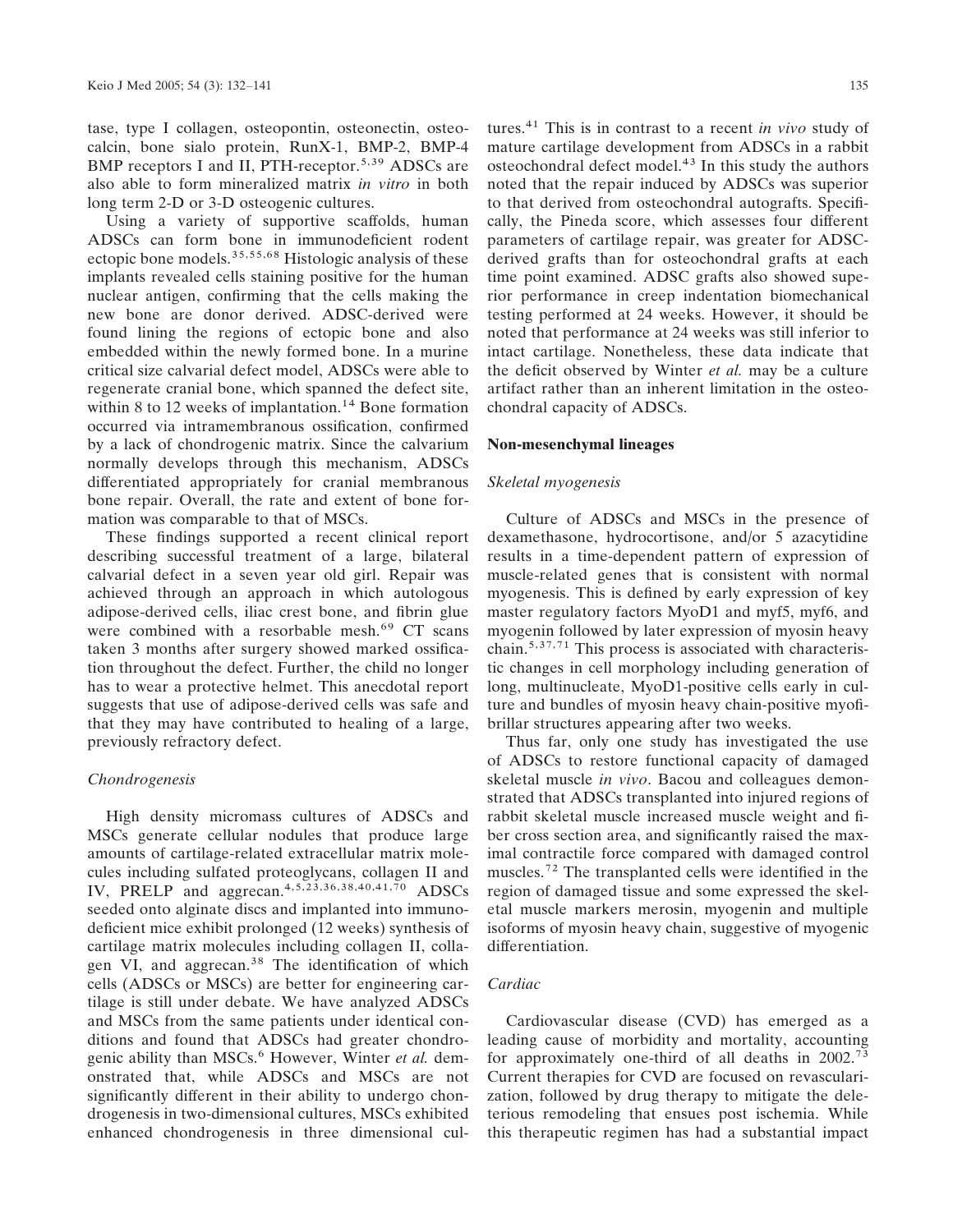on how CVD is treated, there is still a necessity to further advance treatment options. Cell therapy for cardiovascular diseases was originally thought to focus on the regeneration of injured myocardium. The use of progenitor/stem cells has changed this paradigm by potentially contributing to multiple mechanisms for cardiac repair. These mechanisms include, but are not limited to: increasing blood flow to the ischemic tissue (either by differentiating into neovasculature or secreting factors to recruit or expand endogenous vasculature), reducing cardiac myocyte apoptosis through a paracrine-mediated response, regulating the inflammatory milieu (which can alter the negative remodeling the ensues following acute ischemic injury), or by recruiting endogenous stem cells (i.e. from the heart<sup>74</sup> or bone marrow<sup>75</sup>) to assist in regenerating the injured tissue.

While all of these paths could potentially augment current therapies, regeneration of lost myocardium is still the ideal outcome, particularly in congestive heart failure, which involves currently irreversible loss of contractile function. Both ADSCs<sup>45,76,77</sup> and  $MSCs^{78-81}$  have been shown to be capable of in vitro differentiation into cardiac myocytes. The most compelling data was obtained by Planat-Bernard et al. in which fresh adipose-derived cells were plated into semisolid culture. After three weeks, colonies of spontaneously beating cells were observed. These cells exhibited several molecular, electrophysiologic, and pharmacologic properties of cardiac myocytes.76 However, there is a lack of data addressing the ability of ADSCs to regenerate damaged myocardium in vivo. In work presented at the European Society of Cardiology in Munich, Germany in 2004, Valina et al. presented data showing that delivery of either ADSCs or MSCs through the left coronary artery following an acute myocardial infarction in pigs resulted in improved left ventricular function after 4 weeks compared to salinetreated controls. Upon histologic analysis, the group identified donor ADSCs at the site of infarction, and that these cells expressed cardiomyocytic markers.

#### Neurogenesis

In vitro differentiation along the neuronal lineages has also been demonstrated for both  $ADSs^{5,46,82}$  and MSCs.83– 86 Thus, treatment of rat and human MSCs or ADSCs with beta-mercaptoethanol results in rapid transition of cells to a neuronal morphology (a condensed cell body with multiple neuron-like outgrowths), and expression of neural markers including nestin, neuron-specific enolase (NSE), and neuronspecific protein (NeuN), all of which are early markers of the neuronal lineage. Similar results are seen with alternate inductive conditions such as isobutylmethylxanthine (IBMX) and dibutyryl cAMP or forskolin and butylated hydroxyanisole. We have also detected expression of trkA (a receptor for NGF) and the presence of voltage gated potassium channels. However, to date, detection of neural markers in in vitro differentiated ADSCs and MSCs has been restricted to these early genes; no expression of markers characteristic of mature neurons, oligodendrocytes, or astrocytes has been described. This may suggest that the expression of these markers is the result of disordered gene expression resulting from the toxic inductive stimulus or that the induction is unmasking an inherent neuronal potential that is only partially supported by the culture conditions.

The latter interpretation is supported by in vivo studies in which ADSCs and MSCs have been implanted into the CNS of experimental animals. Zhao et  $al$ .<sup>87</sup> have demonstrated that implantation of MSCs into the cortex of rats following ischemic injury resulted in significantly improved performance in a limb placement test and that the implanted cells had undergone an in vivo change in marker expression consistent with differentiation along astrocytic, oligodendrocytic, and neural lineages. However, there was no evidence for incorporation of these cells into the cerebral architecture. Therefore, it is possible that the observed functional improvement was due to an indirect mechanism, for example, paracrine expression of angiogenic and/or anti-apoptotic factors by the implanted cells would promote survival of functionally compromised but viable host tissue.<sup>88,89</sup> Other studies have also demonstrated engraftment of MSCs into the region in the absence of injury albeit with modest evidence of differentiation.<sup>90,91</sup> Nonetheless, these data provide substantial support for a potential role of MSCs in direct or indirect (gene-modified) therapy for the  $CNS.<sup>92,93</sup>$ 

ADSCs have also been applied in the setting of experimental stroke. Thus, Kang et al. directly implanted ADSCs into the brain of rats following 90 minutes of middle cerebral artery occlusion.<sup>94</sup> In some studies, the ADSCs were transduced with either the lacZ gene or the gene encoding brain-derived neurotrophic factor (BDNF) as both a marker and a potentially therapeutic agent. Marked cells were seen throughout the infarct area 14 days after implantation and a fraction of these cells co-expressed MAP2 (4% of marked cells) or GFAP (9% of marked cells) suggesting a degree of neural differentiation. No data were presented with regard to potential fusion between donor and recipient cells. As with the MSC studies, ADSC-treated animals showed significant improvement in neurologic testing with the animals receiving BDNF-transduced cells exhibiting significantly better recovery of function than those treated with unmodified ADSC. The same group also examined the co-culture of human ADSCs and murine NSCs, and observed that when NSCs were cul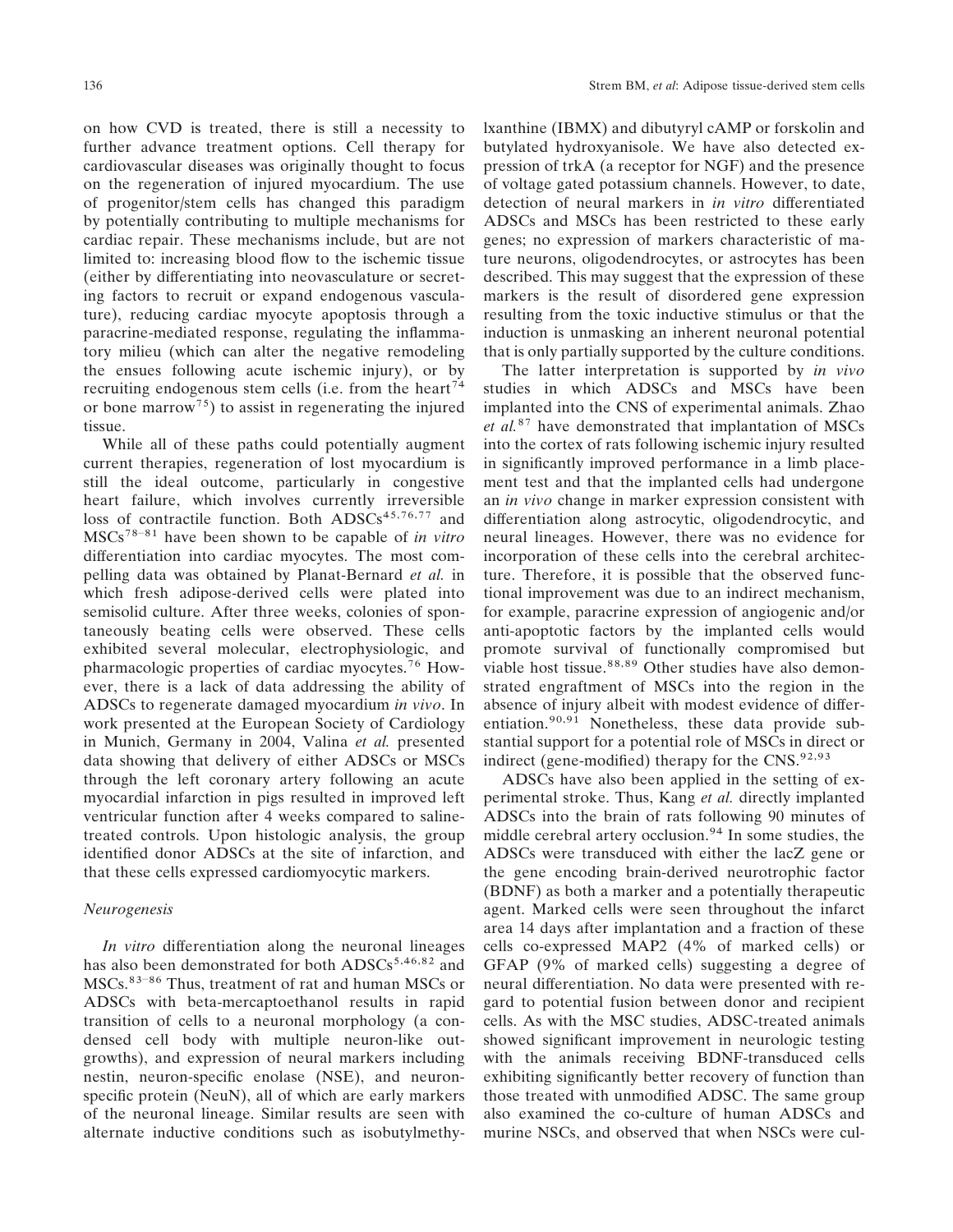tured on mitomycin-treated ADSC-monolayers, their proliferation was decreased, but neural differentiation was increased. However, when NSCs were cultured with ADSC-conditioned medium or co-cultured with permeable filter on which ADSCs were grown, the proliferation of NSCs significantly decreased and glial differentiation increased, but their neural differentiation was not affected. Thus Kang et al. concluded that direct physical contact between ADSCs and NSCs is required for induction of neural differentiation.<sup>95</sup>

## Other applications

#### Therapeutic angiogenesis

Restoring blood flow to ischemic tissue has proven instrumental in the treatment of patients with acute myocardial infarctions. However, this application is not the only one that could greatly benefit by increased angiogenesis. Therapeutic angiogenesis, potentially from ADSCs and MSCs, has an extremely broad range of clinical applications under investigation, such as ischemic cardiomyopathy, peripheral vascular disease, ischemic stroke, acute tubular necrosis, diabetic retinopathy, ischemic encephalopathy, traumatic spinal cord injuries, and transplant related ischemia. Both ADSCs and MSCs have been shown to increase angiogenesis to ischemic tissue; however the underlying mechanism remains unclear. Both cell types have been shown to excrete substantial quantities of angiogenic growth factors, including VEGF, PlGF, bFGF, angiogenin, GM-CSF, MCP-1 and SDF-1alpha.<sup>96,97</sup> Both cell types have also been shown to be capable of endothelial differentiation.<sup>44,98</sup>

Miranville et al. have presented data supporting the presence of cells within adipose tissue that differentiated into endothelium.<sup>99</sup> Thus,  $CD34^{+}/CD31^{-}$  cells within adipose were shown to be capable of *in vitro* differentiation into cells that expressed both CD31 and von Willebrand factor, both markers of mature endothelium. Most importantly, the authors demonstrated the ability of these cells to improve blood flow and capillary density in a NOD-SCID mouse model of hind limb ischemia. These data are confirmed by another study showing that delivery of ADSCs to immunodeficient animals following induction of severe hind limb ischemia results in accelerated restoration of perfusion.<sup>96</sup> As an interesting side note, Miranville et al. also reported that approximately  $18\%$  of CD34<sup>+</sup>/ CD31- cells co-expressed ABCG2, a protein associated with the side population (SP) stem cell phenotype; overall approximately 4% of all non-buoyant adipose-tissue-derived cells express ABCG2.99 It should be noted that there, at present, are no data addressing the question of whether or not the endothelial and mesenchymal differentiation capacity within adipose tissue reside within the same cells.

#### Gene delivery

A number of investigators have transduced ADSCs in order to facilitate tracking or to engender a therapeutic effect. Thus, Leo et al. used Ad-CMV-luciferase to allow non-invasive, real-time tracking of ADSCs in rat spine.<sup>100</sup> Similarly, Dragoo et al.<sup>35</sup> infected both MSCs and ADSCs with E1A-deleted-type 5 adenovirus constructs containing the BMP-2 (bone morphogenic protein-2) gene or the bacterial beta-galactosidase (lacZ) gene. LacZ gene transduction efficiency was 35% for MSCs and 55% for ADSCs. Ad-BMP2 infection resulted in levels of expression of BMP-2 protein that were three-fold higher than those derived from MSCs. Ad-BMP-2 infected ADSCs exhibited in vitro osteoblastic differentiation in the absence of exogenous osteogenic factors. They also exhibited robust ectopic in vivo production of bone when cells were implanted into a collagen sponge within the subcutaneous space.35 Given the success of unmodified MSCs in treatment of osteogenesis imperfecta<sup>101,102</sup> these data support the potential for transplant of allogeneic or gene-modified ADSCs for genetic disorders of the skeletal system.

Kang *et al.*<sup>94</sup> have also used an E1A-deleted type 5 adenovirus to infect ADSCs. As described above, these studies employed transduction of a tracking gene (lacZ) and a potentially therapeutic gene Brain-Derived Neurotrophic Factor (BDNF) achieving 100% and 94% transduction efficiency, respectively. Transduced cells were implanted into areas of the brain that had undergone transient (90 minute) ischemia-reperfusion injury. Donor cells capable of continued expression of the transgene were retained to 30 days, the longest time point examined in this study.

Finally, our group has published results of a study comparing infection of ADSCs with oncoretroviral, and lentiviral vectors.103 The primary lentivirus used was the VSV-G pseudotyped HIV-1 vector SIN18-Rh-MLV-E (VSV). Infection by the VSV-G pseudotyped MuLV oncoretrovirus SR(alpha)L-EGFP and a second lentivirus construct, RRL-PGK-EGFP-SIN18, was also used. Direct comparison of infection of the lentiviruses and the oncoretrovirus was possible due to common envelope protein and the similarity of the transcription level driven in transduced cells. Thus, we were able to infect ADSCs with the same number of EGFP transduction units (virus preparations standardized to drive the same level of GFP expression in control cells) and determine efficiency by flow cytometry three days and one week after infection. The lentiviral contructs resulted in 4–10-fold higher expression than the retroviral vector. The percentage of transduced cells was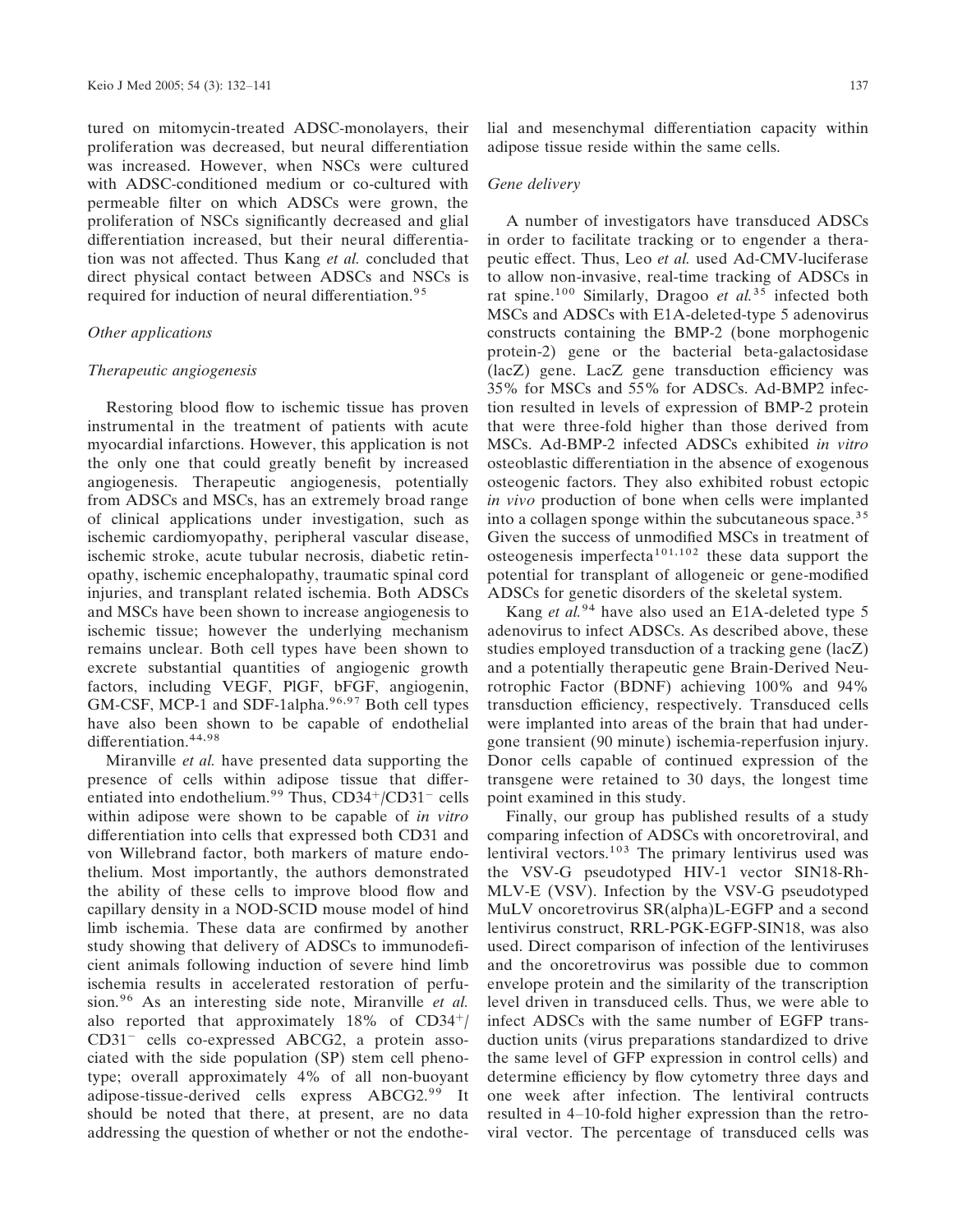not high (10–15%) but remained stable in culture over 100 days. Moreover, using a lentiviral vector with the cytomegalovirus promoter resulted in a transduction efficiency of >90% at a MOI of 14. Studies using lentiviral-infected cells (RRL-PGK-EGFP-SIN18; MOI 59) in which transduction efficiency was 98% at day 3 and >95% at day 100 allowed examination of gene expression during in vitro differentiation. Retention of marker gene (EGFP) expression was observed following both adipogenic and osteogenic differentiation.

## Hematopoietic support

The ability to support hematopoiesis is another property of MSCs that may be important in clinical applications. Indeed, co-infusion of MSCs with grafts containing hematopoietic stem cells has been shown to enhance the rate of hematopoietic engraftment in human clinical studies.<sup>104</sup> Hematopoietic support is also important in transduction of CD34-positive hematopoietic stem and progenitor cells.<sup>105-107</sup> While no study to date has specifically examined the ability of ADSCs to support hematopoiesis, a recent study has claimed to demonstrate that adipose tissue contains a population of cells with hematopoietic stem cell activity; that is, a population of cells capable of rescuing lethally irradiated animals.<sup>108</sup> Thus, intraperitoneal transplant of  $10<sup>7</sup>$  fresh adipose or marrow cells was associated with 40% survival following 10 Gy irradiation. Recovery of platelet and white blood cells counts was more rapid with marrow than for adipose tissue cells (8 weeks vs 10 weeks for return to normal levels). However, adipose-derived cell transplant resulted in a very low level of hematopoietic chimerism (1.7% marrow hematopoietic progenitor cells of donor origin). This suggests that the survival advantage conferred by adipose-derived cell transplant is due to enhancement of the recovery of endogenous hematopoietic stem cells from the otherwise lethal irradiation in a manner that is generally consistent with the human co-infusion study cited above.104

### Summary

In summary, adipose tissue, like bone marrow, contains a population of cells that has extensive selfrenewal capacity and the ability to differentiate along multiple lineages. The cells possessing this activity can be obtained in large numbers at high frequency from a tissue source that can be extracted in large quantities with minimal morbidity, unlike marrow. These cells can also be infected by adenoviral, oncoretroviral, and lentiviral vectors with moderate to high efficiency. Thus, adipose tissue appears to represent a potential clinically useful source of cells for cellular therapy, tissue engineering and gene transfer applications.

#### References

- 1. Horwitz EM, Gordon PL, Koo WK, Marx JC, Neel MD, McNall RY, Muul L, Hofmann T: Isolated allogeneic bone marrow-derived mesenchymal cells engraft and stimulate growth in children with osteogenesis imperfecta: Implications for cell therapy of bone. Proc Natl Acad Sci USA 2002; 99: 8932–8937
- 2. Shake JG, Gruber PJ, Baumgartner WA, Senechal G, Meyers J, Redmond JM, Pittenger MF, Martin BJ: Mesenchymal stem cell implantation in a swine myocardial infarct model: engraftment and functional effects. Ann Thorac Surg 2002; 73: 1919– 1925
- 3. Barbash IM, Chouraqui P, Baron J, Feinberg MS, Etzion S, Tessone A, Miller L, Guetta E, Zipori D, Kedes LH, Kloner RA, Leor J: Systemic delivery of bone marrow-derived mesenchymal stem cells to the infarcted myocardium: feasibility, cell migration, and body distribution. Circulation 2003; 108: 863– 868
- 4. Zuk PA, Zhu M, Mizuno H, Huang J, Futrell JW, Katz AJ, Benhaim P, Lorenz HP, Hedrick MH: Multilineage cells from human adipose tissue: implications for cell-based therapies. Tissue Eng 2001; 7: 211–228
- 5. Zuk PA, Zhu M, Ashjian P, De Ugarte DA, Huang JI, Mizuno H, Alfonso ZC, Fraser JK, Benhaim P, Hedrick MH: Human adipose tissue is a source of multipotent stem cells. Mol Biol Cell 2002; 13: 4279–4295
- 6. De Ugarte DA, Morizono K, Elbarbary A, Alfonso Z, Zuk PA, Zhu M, Dragoo JL, Ashjian P, Thomas B, Benhaim P, Chen I, Fraser J, Hedrick MH: Comparison of multi-lineage cells from human adipose tissue and bone marrow. Cells Tissues Organs 2003; 174: 101–109
- 7. D'Ippolito G, Schiller PC, Ricordi C, Roos BA, Howard GA: Age-related osteogenic potential of mesenchymal stromal stem cells from human vertebral bone marrow. J Bone Miner Res 1999; 14: 1115–1122
- 8. Muschler GF, Nitto H, Boehm CA, Easley KA: Age- and gender-related changes in the cellularity of human bone marrow and the prevalence of osteoblastic progenitors. J Orthop Res 2001; 19: 117–125
- 9. Banfi A, Bianchi G, Galotto M, Cancedda R, Quarto R: Bone marrow stromal damage after chemo/radiotherapy: occurrence, consequences and possibilities of treatment. Leuk Lymphoma 2001; 42: 863–870
- 10. Banfi A, Podesta M, Fazzuoli L, Sertoli MR, Venturini M, Santini G, Cancedda R, Quarto R: High-dose chemotherapy shows a dose-dependent toxicity to bone marrow osteoprogenitors: a mechanism for post-bone marrow transplantation osteopenia. Cancer 2001; 92: 2419–2428
- 11. Galotto M, Berisso G, Delfino L, Podesta M, Ottaggio L, Dallorso S, Dufour C, Ferrara GB, Abbondandolo A, Dini G, Bacigalupo A, Cancedda R, Quarto R: Stromal damage as consequence of high-dose chemo/radiotherapy in bone marrow transplant recipients. Exp Hematol 1999; 27: 1460–1466
- 12. Oreffo RO, Bord S, Triffitt JT: Skeletal progenitor cells and ageing human populations. Clin Sci (Lond) 1998; 94: 549–555
- 13. Stenderup K, Justesen J, Eriksen EF, Rattan SI, Kassem M: Number and proliferative capacity of osteogenic stem cells are maintained during aging and in patients with osteoporosis. J Bone Miner Res 2001; 16: 1120–1129
- 14. Cowan CM, Shi YY, Aalami OO, Chou YF, Mari C, Thomas R,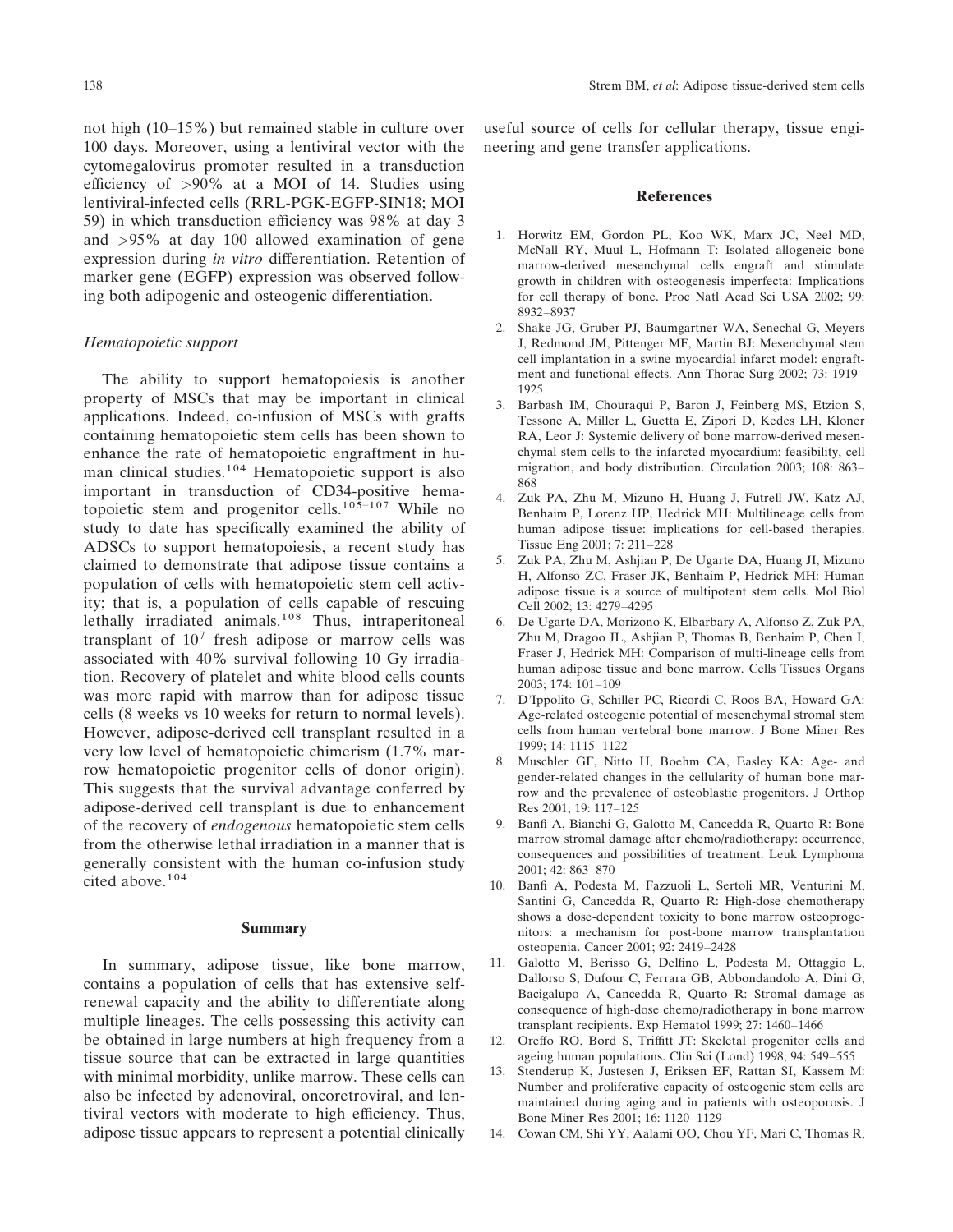Quarto N, Contag CH, Wu B, Longaker MT: Adipose-derived adult stromal cells heal critical-size mouse calvarial defects. Nat Biotechnol 2004; 22: 560–567

- 15. Bacigalupo A, Tong J, Podesta M, Piaggio G, Figari O, Colombo P, Sogno G, Tedone E, Moro F, Van Lint MT, et al: Bone marrow harvest for marrow transplantation: effect of multiple small (2 ml) or large (20 ml) aspirates. Bone Marrow Transplant 1992; 9: 467–470
- 16. Auquier P, Macquart-Moulin G, Moatti JP, Blache JL, Novakovitch G, Blaise D, Faucher C, Viens P, Maraninchi D: Comparison of anxiety, pain and discomfort in two procedures of hematopoietic stem cell collection: leukacytapheresis and bone marrow harvest. Bone Marrow Transplant 1995; 16: 541–547
- 17. Nishimori M, Yamada Y, Hoshi K, Akiyama Y, Hoshi Y, Morishima Y, Tsuchida M, Fukuhara S, Kodera Y: Health-related quality of life of unrelated bone marrow donors in Japan. Blood 2002; 99: 1995–2001
- 18. Aust L, Devlin B, Foster SJ, Halvorsen YD, Hicok K, du LT, Sen A, Willingmyre GD, Gimble JM: Yield of human adiposederived adult stem cells from liposuction aspirates. Cytotherapy 2004; 6: 7–14
- 19. De Ugarte DA, Alfonso Z, Zuk PA, Elbarbary A, Zhu M, Ashjian P, Benhaim P, Hedrick MH, Fraser JK: Differential expression of stem cell mobilization-associated molecules on multi-lineage cells from adipose tissue and bone marrow. Immunol Lett 2003; 89: 267–270
- 20. Barry FP, Boynton RE, Haynesworth S, Murphy JM, Zaia J: The monoclonal antibody SH-2, raised against human mesenchymal stem cells, recognizes an epitope on endoglin (CD105). Biochem Biophys Res Commun 1999; 265: 134–139
- 21. Gronthos S, Franklin DM, Leddy HA, Robey PG, Storms RW, Gimble JM: Surface protein characterization of human adipose tissue-derived stromal cells. J Cell Physiol 2001; 189: 54–63
- 22. Majumdar MK, Thiede MA, Mosca JD, Moorman M, Gerson SL: Phenotypic and functional comparison of cultures of marrow-derived mesenchymal stem cells (MSCs) and stromal cells. J Cell Physiol 1998; 176: 57–66
- 23. Pittenger MF, Mackay AM, Beck SC, Jaiswal RK, Douglas R, Mosca JD, Moorman MA, Simonetti DW, Craig S, Marshak DR: Multilineage potential of adult human mesenchymal stem cells. Science 1999; 284: 143–147
- 24. Dennis JE, Carbillet JP, Caplan A, Charbord P: The STRO-1 + Marrow Cell Population Is Multipotential. Cells Tissues Organs 2002; 170: 73–82
- 25. Gronthos S, Graves SE, Ohta S, Simmons PJ: The STRO-1þ fraction of adult human bone marrow contains the osteogenic precursors. Blood 1994; 84: 4164–4173
- 26. Simmons PJ, Gronthos S, Zannettino A, Ohta S, Graves S: Isolation, characterization and functional activity of human marrow stromal progenitors in hemopoiesis. Prog Clin Biol Res 1994; 389: 271–280
- 27. Aye MT, Hashemi S, Leclair B, Zeibdawi A, Trudel E, Halpenny M, Fuller V, Cheng G: Expression of stem cell factor and c-kit mRNA in cultured endothelial cells, monocytes and cloned human bone marrow stromal cells (CFU-RF). Exp Hematol 1992; 20: 523–527
- 28. Lemoli RM, Gulati SC: Effect of stem cell factor (c-kit ligand), granulocyte-macrophage colony stimulating factor and interleukin 3 on hematopoietic progenitors in human long-term bone marrow cultures. Stem Cells (Dayt) 1993; 11: 435–444
- 29. Ogawa M, Nishikawa S, Yoshinaga K, Hayashi S, Kunisada T, Nakao J, Kina T, Sudo T, Kodama H, Nishikawa S: Expression and function of c-Kit in fetal hemopoietic progenitor cells: transition from the early c-Kit-independent to the late c-Kit-dependent wave of hemopoiesis in the murine embryo. Development 1993; 117: 1089–1098
- 30. Li TS, Ito H, Hayashi M, Furutani A, Matsuzaki M, Hamano K: Cellular expression of integrin-beta(1) is of critical importance for inducing therapeutic angiogenesis by cell implantation. Cardiovasc Res 2005; 65: 64–72
- 31. Roebuck KA, Finnegan A: Regulation of intercellular adhesion molecule-1 (CD54) gene expression. J Leukoc Biol 1999; 66: 876–888
- 32. Lee RH, Kim B, Choi I, Kim H, Choi HS, Suh K, Bae YC, Jung JS: Characterization and expression analysis of mesenchymal stem cells from human bone marrow and adipose tissue. Cell Physiol Biochem 2004; 14: 311–324
- 33. Simmons PJ, Masinovsky B, Longenecker BM, Berenson R, Torok-Storb B, Gallatin WM: Vascular cell adhesion molecule-1 expressed by bone marrow stromal cells mediates the binding of hematopoietic progenitor cells. Blood 1992; 80: 388–395
- 34. Sudhoff T, Sohngen D: Circulating Endothelial Adhesion Molecules (sE-selectin, sVCAM-1 and sICAM-1) During rHuG-CSF-Stimulated Stem Cell Mobilization. J Hematother Stem Cell Res 2002; 11: 147–151
- 35. Dragoo JL, Choi JY, Lieberman JR, Huang J, Zuk PA, Zhang J, Hedrick MH, Benhaim P: Bone induction by BMP-2 transduced stem cells derived from human fat. J Orthop Res 2003; 21: 622–629
- 36. Dragoo JL, Samimi B, Zhu M, Hame SL, Thomas BJ, Lieberman JR, Hedrick MH, Benhaim P: Tissue-engineered cartilage and bone using stem cells from human infrapatellar fat pads. J Bone Joint Surg Br 2003; 85: 740–747
- 37. Mizuno H, Zuk PA, Zhu M, Lorenz HP, Benhaim P, Hedrick MH: Myogenic differentiation by human processed lipoaspirate cells. Plast Reconstr Surg 2002; 109: 199–209
- 38. Erickson GR, Gimble JM, Franklin DM, Rice HE, Awad H, Guilak F: Chondrogenic potential of adipose tissue-derived stromal cells in vitro and in vivo. Biochem Biophys Res Commun 2002; 290: 763–769
- 39. Halvorsen YD, Franklin D, Bond AL, Hitt DC, Auchter C, Boskey AL, Paschalis EP, Wilkison WO, Gimble JM: Extracellular matrix mineralization and osteoblast gene expression by human adipose tissue-derived stromal cells. Tissue Eng 2001; 7: 729–741
- 40. Wickham MQ, Erickson GR, Gimble JM, Vail TP, Guilak F: Multipotent stromal cells derived from the infrapatellar fat pad of the knee. Clin Orthop 2003; 196–212
- 41. Winter A, Breit S, Parsch D, Benz K, Steck E, Hauner H, Weber RM, Ewerbeck V, Richter W: Cartilage-like gene expression in differentiated human stem cell spheroids: a comparison of bone marrow-derived and adipose tissue-derived stromal cells. Arthritis Rheum 2003; 48: 418–429
- 42. Tholpady SS, Katz AJ, Ogle RC: Mesenchymal stem cells from rat visceral fat exhibit multipotential differentiation in vitro. Anat Rec 2003; 272A: 398–402
- 43. Nathan S, Das DS, Thambyah A, Fen C, Goh J, Lee EH: Cellbased therapy in the repair of osteochondral defects: a novel use for adipose tissue. Tissue Eng 2003; 9: 733–744
- 44. Planat-Benard V, Silvestre JS, Cousin B, Andre M, Nibbelink M, Tamarat R, Clergue M, Manneville C, Saillan-Barreau C, Duriez M, Tedgui A, Levy B, Penicaud L, Casteilla L: Plasticity of human adipose lineage cells toward endothelial cells: physiological and therapeutic perspectives. Circulation 2004; 109: 656–663
- 45. Rangappa S, Fen C, Lee EH, Bongso A, Wei ES: Transformation of adult mesenchymal stem cells isolated from the fatty tissue into cardiomyocytes. Ann Thorac Surg 2003; 75: 775–779
- 46. Safford KM, Hicok KC, Safford SD, Halvorsen YD, Wilkison WO, Gimble JM, Rice HE: Neurogenic differentiation of murine and human adipose-derived stromal cells. Biochem Biophys Res Commun 2002; 294: 371–379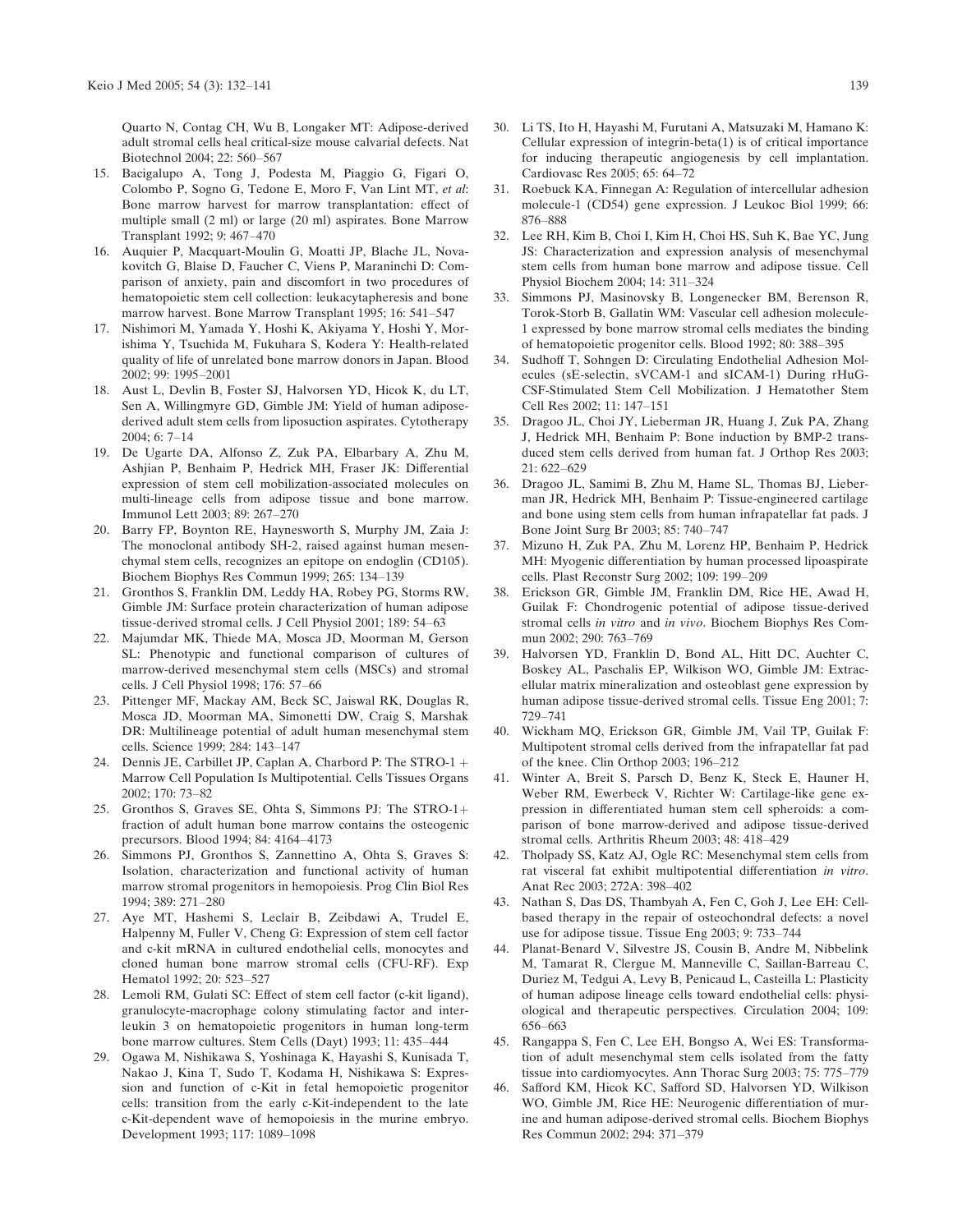- 47. Safford KM, Safford SD, Gimble JM, Shetty AK, Rice HE: Characterization of neuronal/glial differentiation of murine adipose-derived adult stromal cells. Exp Neurol 2004; 187: 319–328
- 48. Sen A, Lea-Currie YR, Sujkowska D, Franklin DM, Wilkison WO, Halvorsen YD, Gimble JM: Adipogenic potential of human adipose derived stromal cells from multiple donors is heterogeneous. J Cell Biochem 2001; 81: 312–319
- 49. Peister A, Mellad JA, Larson BL, Hall BM, Gibson LF, Prockop DJ: Adult stem cells from bone marrow (MSCs) isolated from different strains of inbred mice vary in surface epitopes, rates of proliferation, and differentiation potential. Blood 2003
- 50. Conget PA, Minguell JJ: Phenotypical and functional properties of human bone marrow mesenchymal progenitor cells. J Cell Physiol 1999; 181: 67–73
- 51. Halbleib M, Skurk T, de Luca C, von Heimburg D, Hauner H: Tissue engineering of white adipose tissue using hyaluronic acid-based scaffolds. I: in vitro differentiation of human adipocyte precursor cells on scaffolds. Biomaterials 2003; 24: 3125–3132
- 52. von Heimburg D, Zachariah S, Heschel I, Kuhling H, Schoof H, Hafemann B, Pallua N: Human preadipocytes seeded on freeze-dried collagen scaffolds investigated in vitro and in vivo. Biomaterials 2001; 22: 429–438
- 53. von Heimburg D, Zachariah S, Low A, Pallua N: Influence of different biodegradable carriers on the in vivo behavior of human adipose precursor cells. Plast Reconstr Surg 2001; 108: 411–420
- 54. Patrick CW Jr, Chauvin PB, Hobley J, Reece GP: Preadipocyte seeded PLGA scaffolds for adipose tissue engineering. Tissue Eng 1999; 5: 139–151
- 55. Lee JA, Parrett BM, Conejero JA, Laser J, Chen J, Kogon AJ, Nanda D, Grant RT, Breitbart AS: Biological alchemy: engineering bone and fat from fat-derived stem cells. Ann Plast Surg 2003; 50: 610–617
- 56. Yuksel E, Weinfeld AB, Cleek R, Waugh JM, Jensen J, Boutros S, Shenaq SM, Spira M: De novo adipose tissue generation through long-term, local delivery of insulin and insulinlike growth factor-1 by PLGA/PEG microspheres in an in vivo rat model: a novel concept and capability. Plast Reconstr Surg 2000; 105: 1721–1729
- 57. Owen M: Marrow stromal stem cells. J Cell Sci Suppl 1988; 10: 63–76
- 58. Bennett JH, Joyner CJ, Triffitt JT, Owen ME: Adipocytic cells cultured from marrow have osteogenic potential. J Cell Sci 1991; 99 (Pt 1): 131–139
- 59. Hicok KC, Thomas T, Gori F, Rickard DJ, Spelsberg TC, Riggs BL: Development and characterization of conditionally immortalized osteoblast precursor cell lines from human bone marrow stroma. J Bone Miner Res 1998; 13: 205–217
- 60. Nuttall ME, Patton AJ, Olivera DL, Nadeau DP, Gowen M: Human trabecular bone cells are able to express both osteoblastic and adipocytic phenotype: implications for osteopenic disorders. J Bone Miner Res 1998; 13: 371–382
- 61. Kaplan FS, Hahn GV, Zasloff MA: Heterotopic Ossification: Two Rare Forms and What They Can Teach Us. J Am Acad Orthop Surg 1994; 2: 288–296
- 62. Shore EM, Ahn J, Jan dB, Li M, Xu M, Gardner RJ, Zasloff MA, Whyte MP, Levine MA, Kaplan FS: Paternally inherited inactivating mutations of the GNAS1 gene in progressive osseous heteroplasia. N Engl J Med 2002; 346: 99–106
- 63. Huang JI, Beanes SR, Zhu M, Lorenz HP, Hedrick MH, Benhaim P: Rat extramedullary adipose tissue as a source of osteochondrogenic progenitor cells. Plast Reconstr Surg 2002; 109: 1033–1041
- 64. Ogawa R, Mizuno H, Watanabe A, Migita M, Shimada T, Hyakusoku H: Osteogenic and chondrogenic differentiation by adipose-derived stem cells harvested from GFP transgenic mice. Biochem Biophys Res Commun 2004; 313: 871–877
- 65. Hattori H, Sato M, Masuoka K, Ishihara M, Kikuchi T, Matsui T, Takase B, Ishizuka T, Kikuchi M, Fujikawa K, Ishihara M: Osteogenic potential of human adipose tissue-derived stromal cells as an alternative stem cell source. Cells Tissues Organs 2004; 178: 2–12
- 66. Kang SK, Putnam L, Dufour J, Ylostalo J, Jung JS, Bunnell BA: Expression of telomerase extends the lifespan and enhances osteogenic differentiation of adipose tissue-derived stromal cells. Stem Cells 2004; 22: 1356–1372
- 67. Lecoeur L, Ouhayoun JP: In vitro induction of osteogenic differentiation from non-osteogenic mesenchymal cells. Biomaterials 1997; 18: 989–993
- 68. Hicok KC, Du Laney TV, Zhou YS, Halvorsen YD, Hitt DC, Cooper LF, Gimble JM: Human adipose-derived adult stem cells produce osteoid in vivo. Tissue Eng 2004; 10: 371– 380
- 69. Lendeckel S, Jodicke A, Christophis P, Heidinger K, Wolff J, Fraser JK, Hedrick MH, Berthold L, Howaldt HP: Autologous stem cells (adipose) and fibrin glue used to treat widespread traumatic calvarial defects: case report. J Craniomaxillofac Surg 2004; 32: 370–373
- 70. Caplan AI: Mesenchymal stem cells. J Orthop Res 1991; 9: 641–650
- 71. Wakitani S, Saito T, Caplan AI: Myogenic cells derived from rat bone marrow mesenchymal stem cells exposed to 5-azacytidine. Muscle Nerve 1995; 18: 1417–1426
- 72. Bacou F, el Andalousi RB, Daussin PA, Micallef JP, Levin JM, Chammas M, Casteilla L, Reyne Y, Nougues J: Transplantation of adipose tissue-derived stromal cells increases mass and functional capacity of damaged skeletal muscle. Cell Transplant 2004; 13: 103–111
- 73. World Health Organization: The World Health Report Changing History. Evans, Tim, Beaglehole, Robert, Kim, Jim, and Teixeira, Paulo. 2004. France, World Health Organization. Ref Type: Report
- 74. Beltrami AP, Barlucchi L, Torella D, Baker M, Limana F, Chimenti S, Kasahara H, Rota M, Musso E, Urbanek K, Leri A, Kajstura J, Nadal-Ginard B, Anversa P: Adult cardiac stem cells are multipotent and support myocardial regeneration. Cell 2003; 114: 763–776
- 75. Askari AT, Unzek S, Popovic ZB, Goldman CK, Forudi F, Kiedrowski M, Rovner A, Ellis SG, Thomas JD, DiCorleto PE, Topol EJ, Penn MS: Effect of stromal-cell-derived factor 1 on stem-cell homing and tissue regeneration in ischaemic cardiomyopathy. Lancet 2003; 362: 697–703
- 76. Planat-Benard V, Menard C, Andre M, Puceat M, Perez A, Garcia-Verdugo JM, Penicaud L, Casteilla L: Spontaneous cardiomyocyte differentiation from adipose tissue stroma cells. Circ Res 2004; 94: 223–229
- 77. Gaustad KG, Boquest AC, Anderson BE, Gerdes AM, Collas P: Differentiation of human adipose tissue stem cells using extracts of rat cardiomyocytes. Biochem Biophys Res Commun 2004; 314: 420–427
- 78. Toma C, Pittenger MF, Cahill KS, Byrne BJ, Kessler PD: Human mesenchymal stem cells differentiate to a cardiomyocyte phenotype in the adult murine heart. Circulation 2002; 105: 93–98
- 79. Makino S, Fukuda K, Miyoshi S, Konishi F, Kodama H, Pan J, Sano M, Takahashi T, Hori S, Abe H, Hata J, Umezawa A, Ogawa S: Cardiomyocytes can be generated from marrow stromal cells in vitro. J Clin Invest 1999; 103: 697–705
- 80. Fukuda K: Development of regenerative cardiomyocytes from